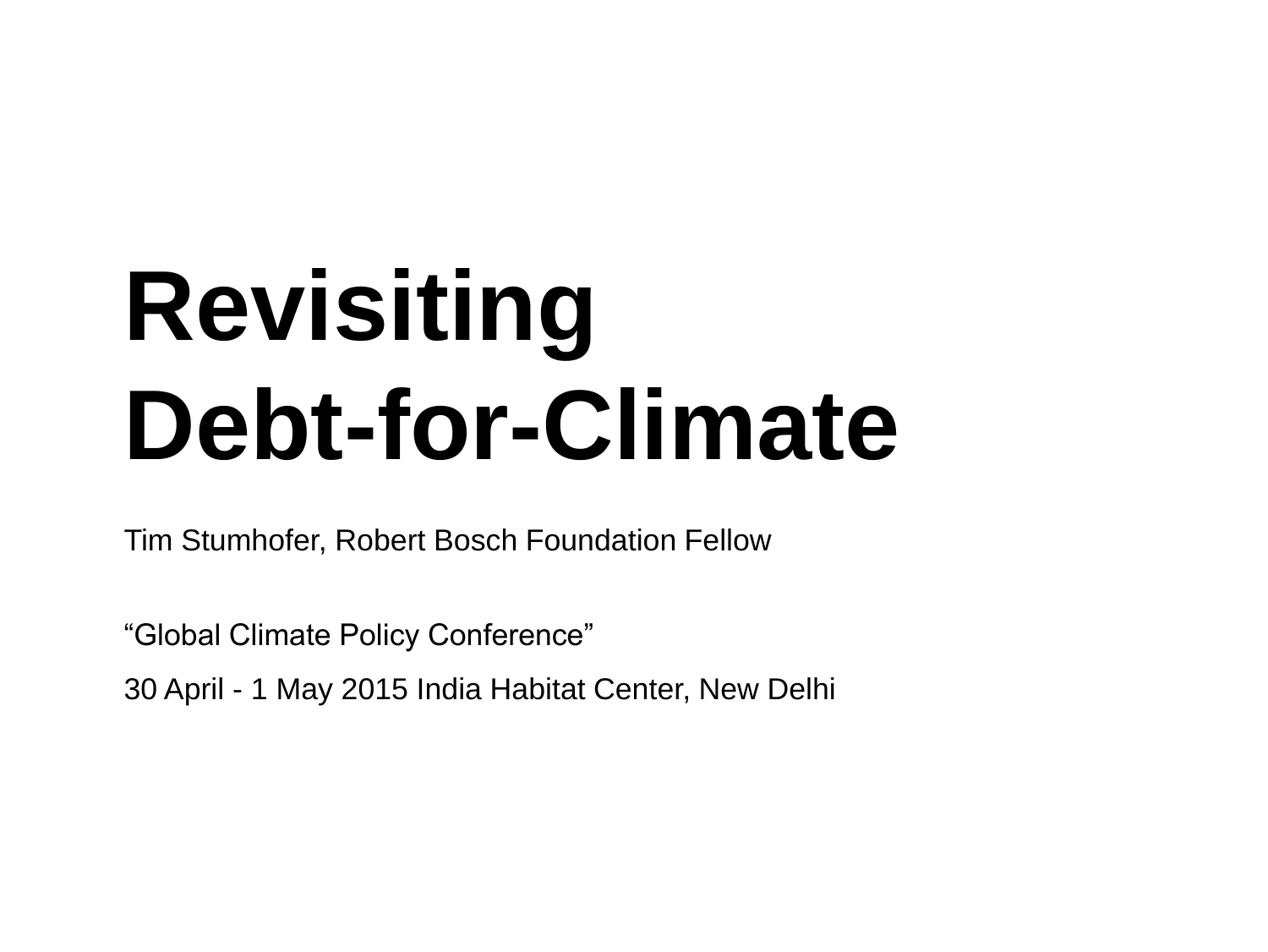#### **Presentation overview**

- •Background on climate finance
- •Introduce Debt-for-Climate swaps
	- •Mechanics
	- •Challenges/opportunities
	- •Political developments
	- •Quantified estimates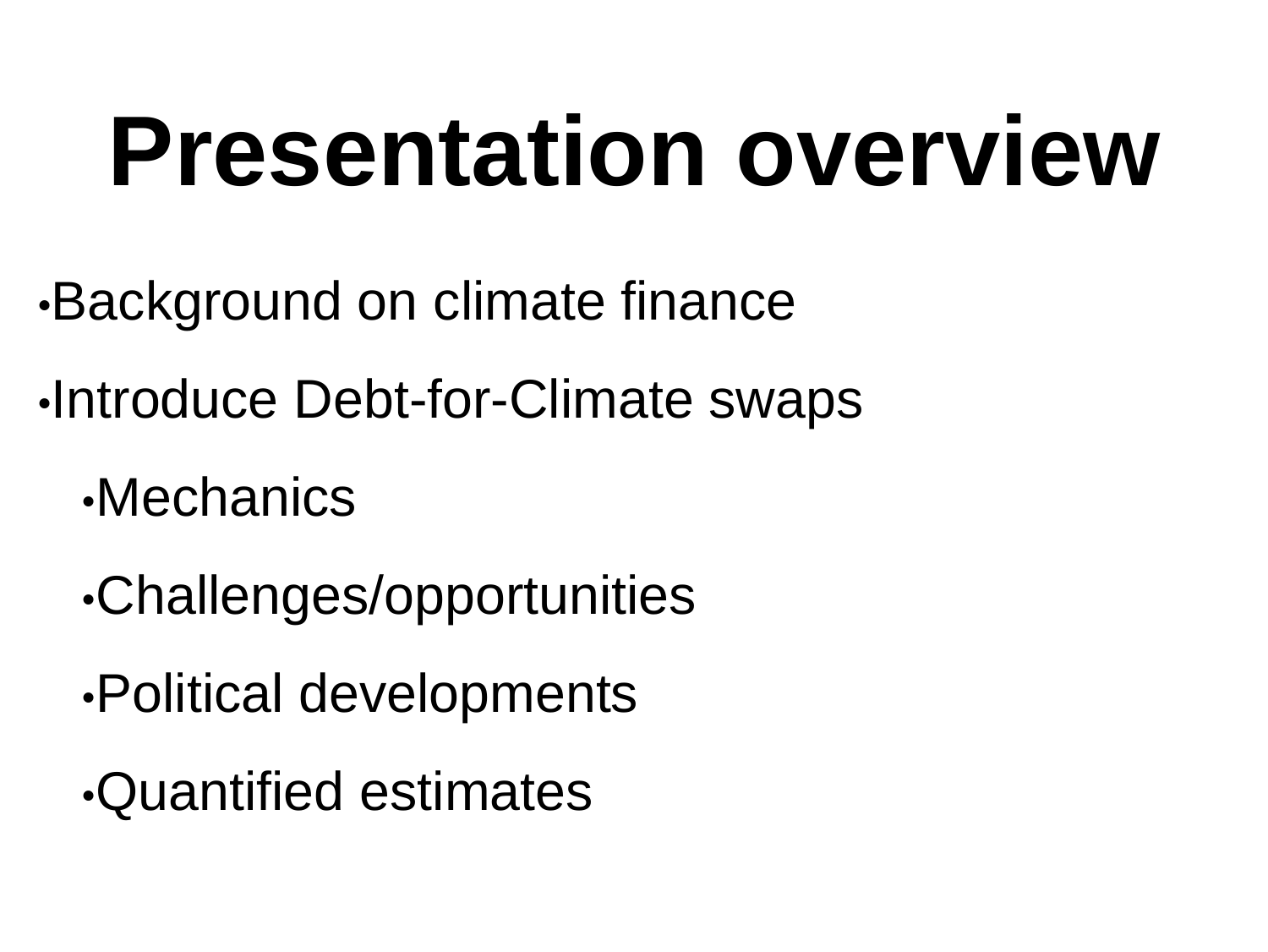## **The \$100 billion question**

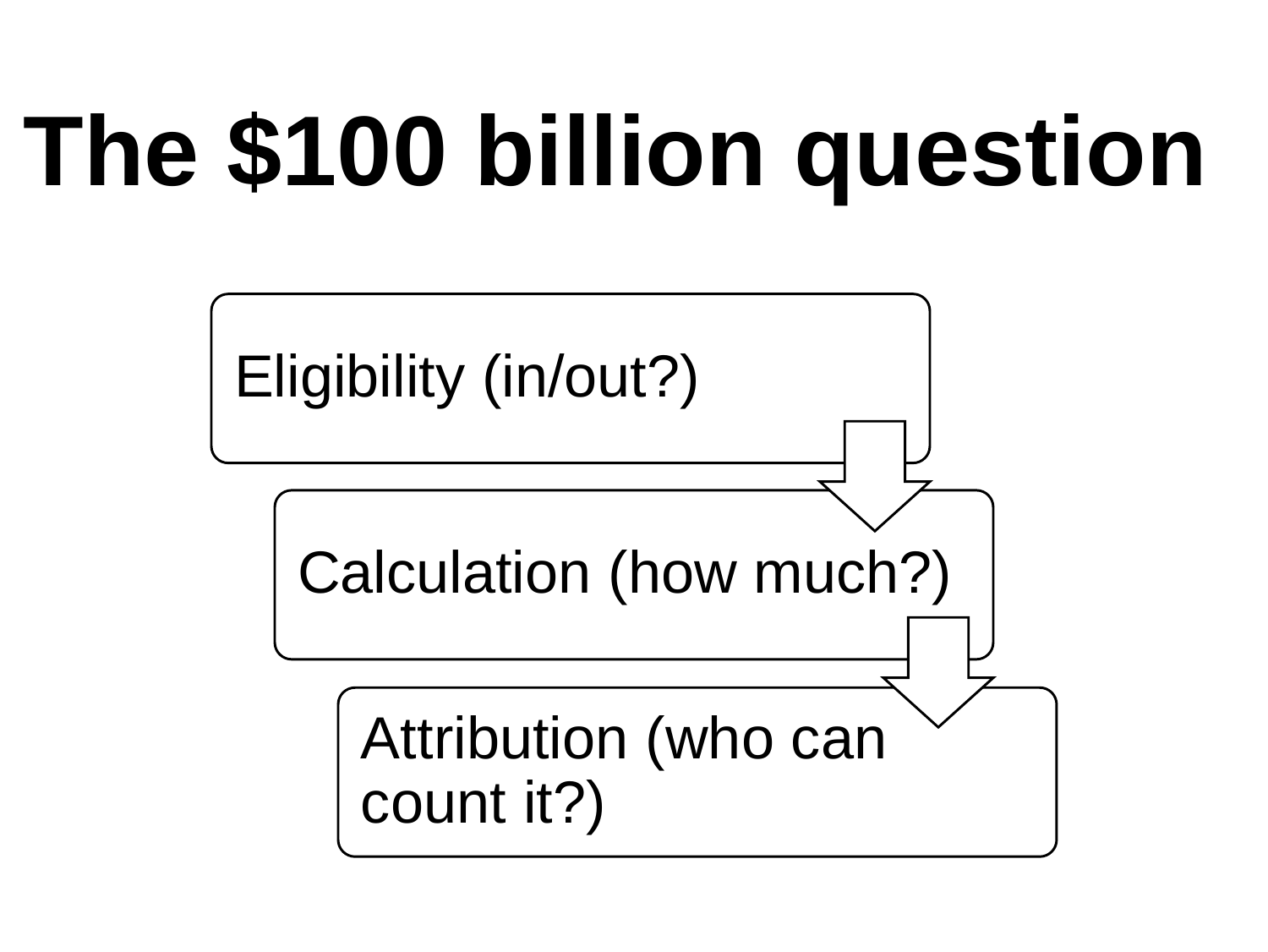#### **AGF sets the table**

•Decide on sources to analyze and review for: •Efficiency, equity, practicality, political palatability

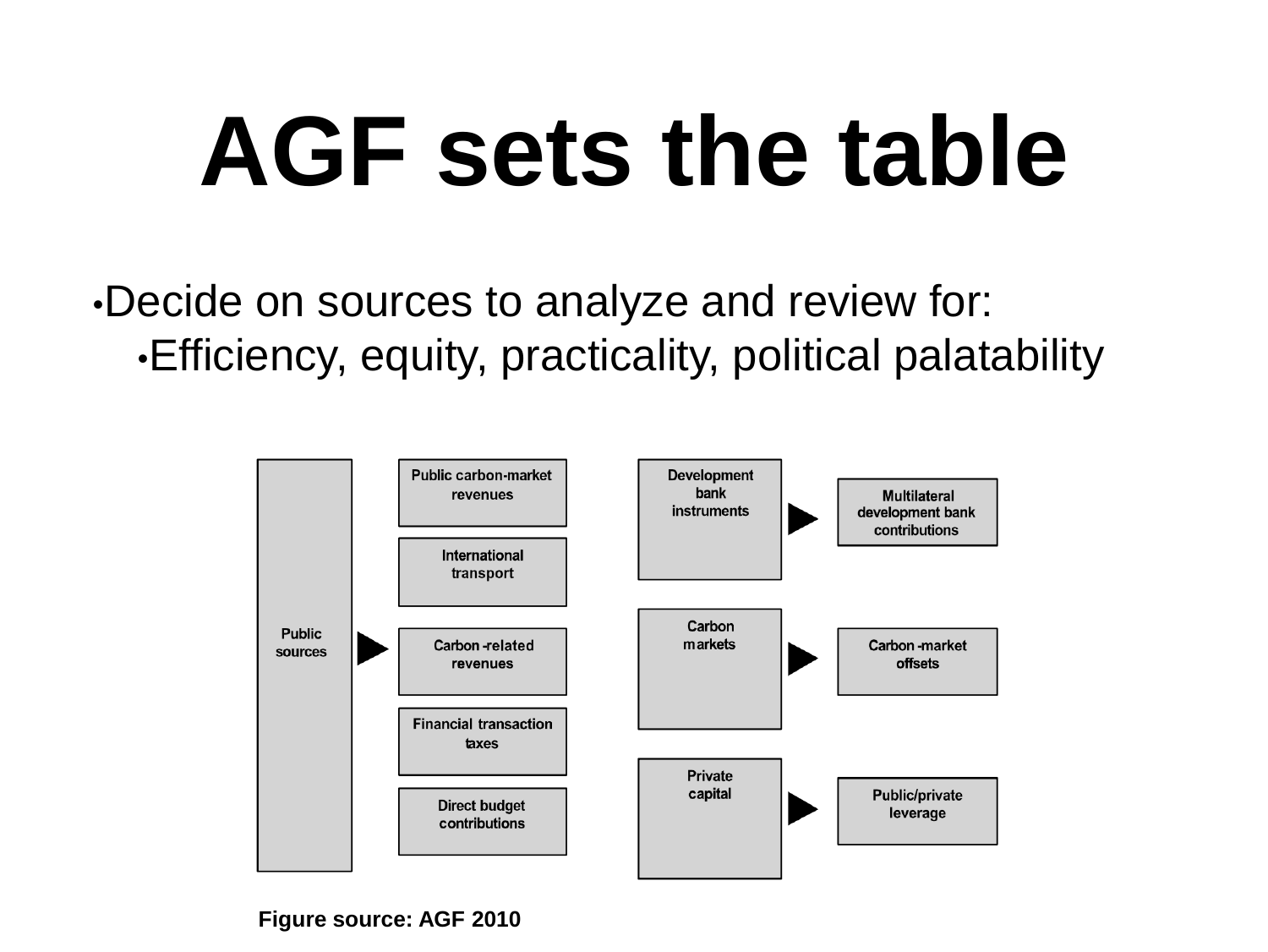# **AGF sources (I)**

- •WS1: Revenues from Kyoto and domestic ETS allowances
- •WS1: Revenues from offset levies
- •WS2: Taxes on international transport
- •WS3: Revenues on a wires charge
- •WS3: Revenues from diverting fossil fuel subsidies
- •WS3: Revenues from fossil fuel extraction royalties
- •WS3: Revenues from national carbon taxes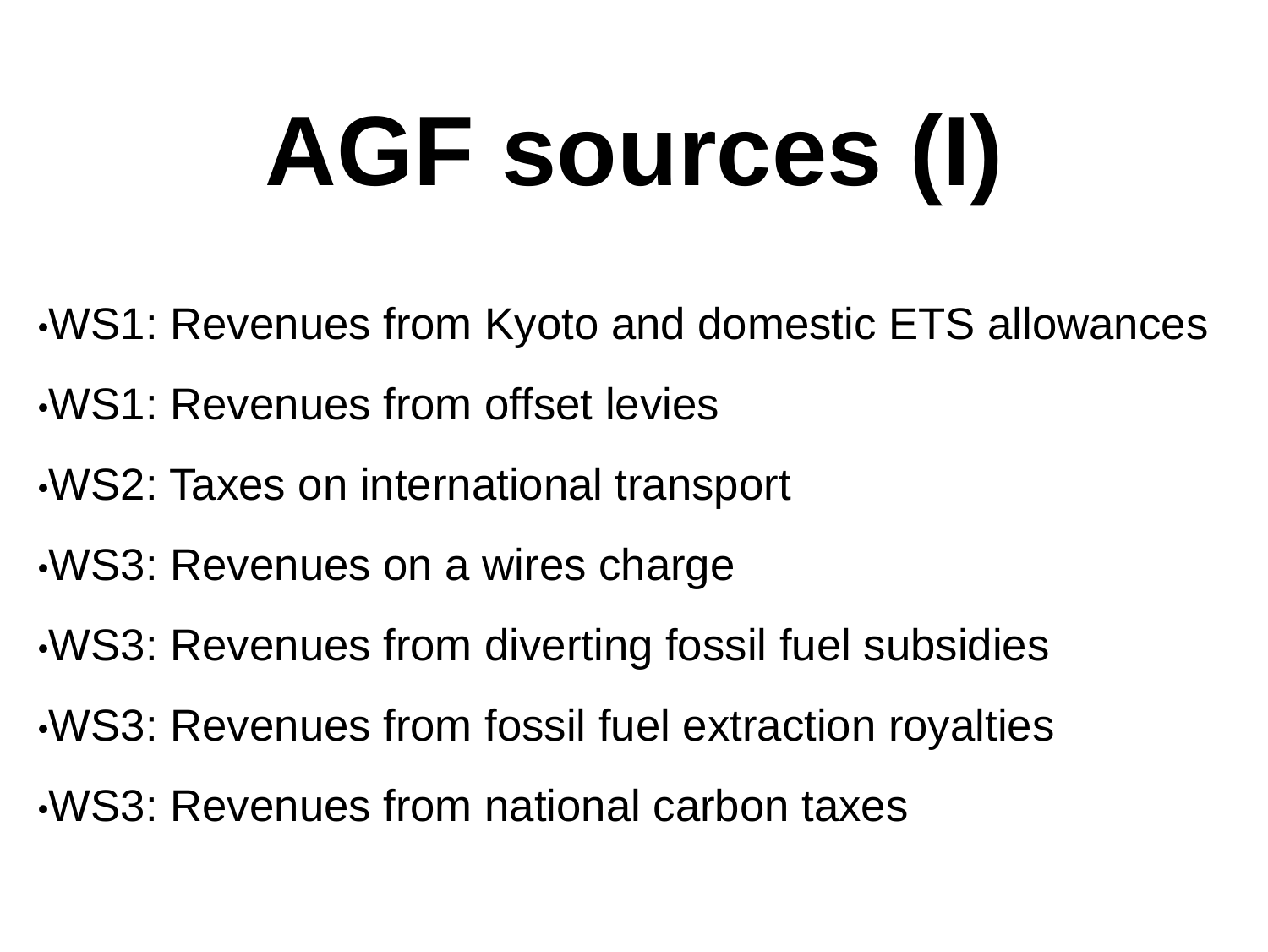# **AGF sources (II)**

- •WS4: Resources from using current MDB headroom
- •WS4: Resources from paid-in capital to MDBs
- •WS4: Fund financed by special drawing rights
- •WS5: Revenues from financial transaction tax
- •WS6: Direct budgetary contributions
- •WS7: Publicly mobilized private finance
- •WS8: Carbon offsets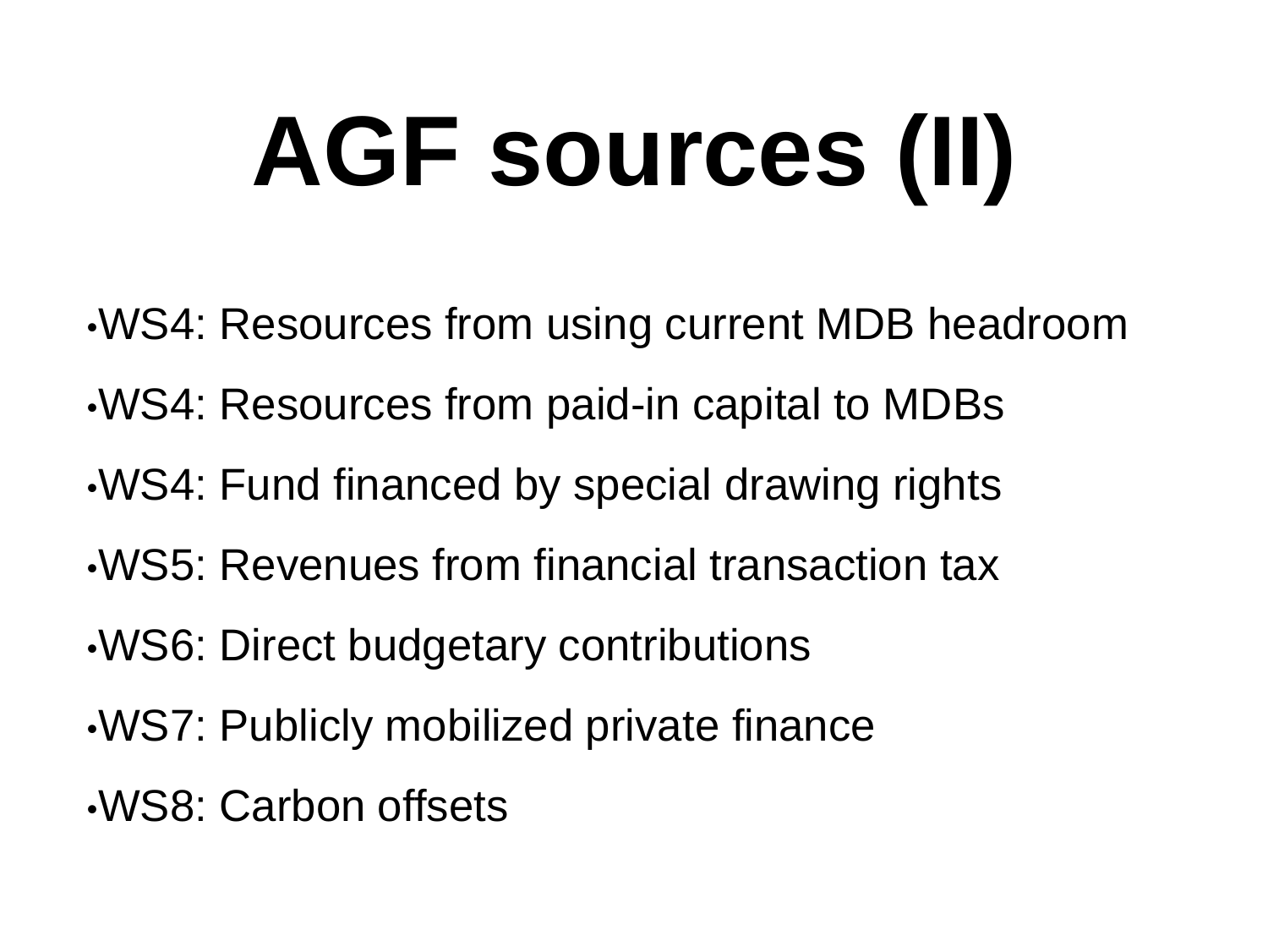### **DfC mechanics**

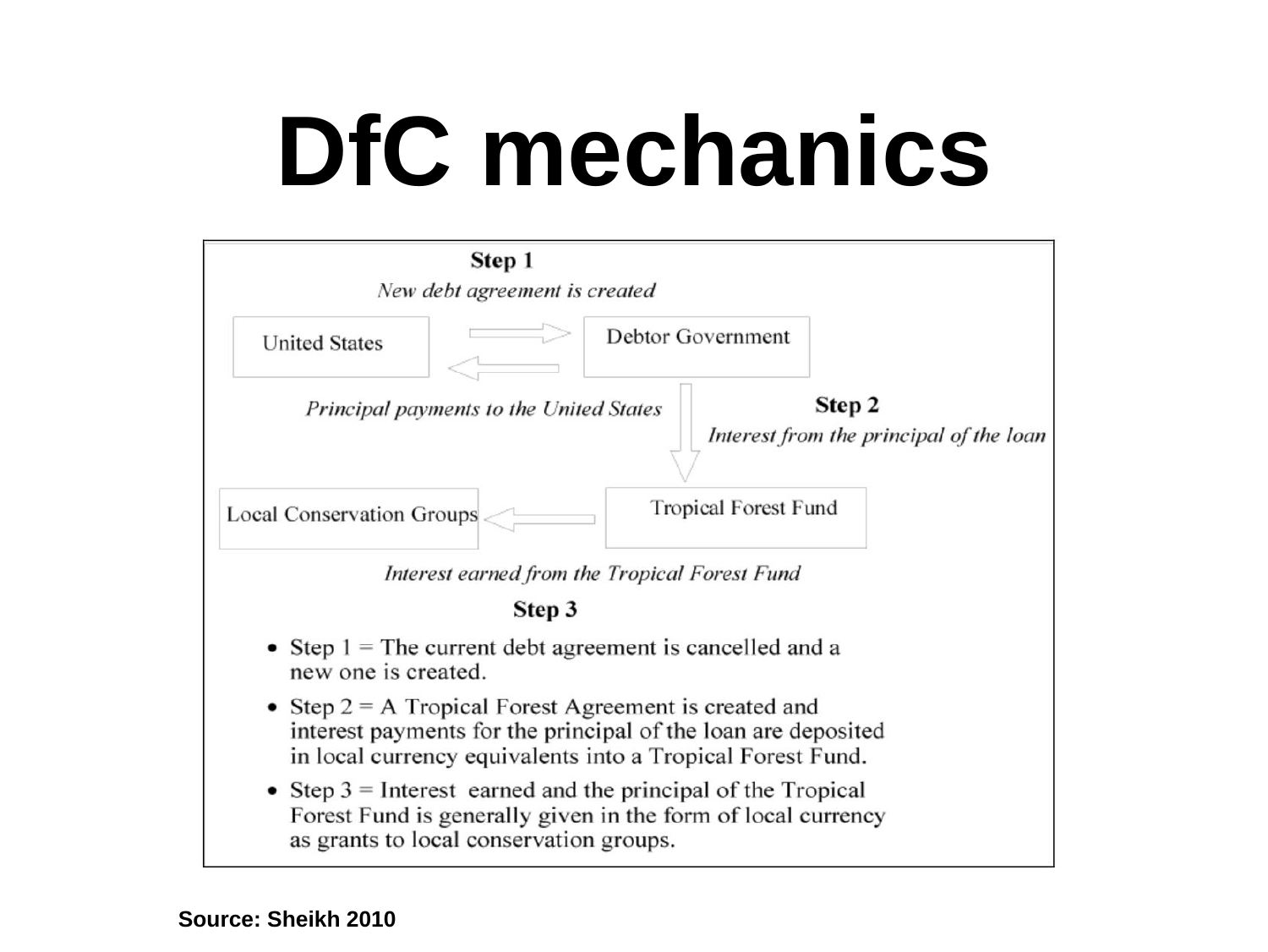#### **DfC before AGF**

- •Long **debt-for-development history** 
	- •1987-2007 \$5.7b debt for \$3.6b of financing
- •**"Debt-for-nature**" DfC precursor (~1987)
	- •US TFCA; European experience
- •Spain-Uruguay CDM "debt-for-efficiency" (2005)
- •Debt relief in UNFCCC negotiating text (2009)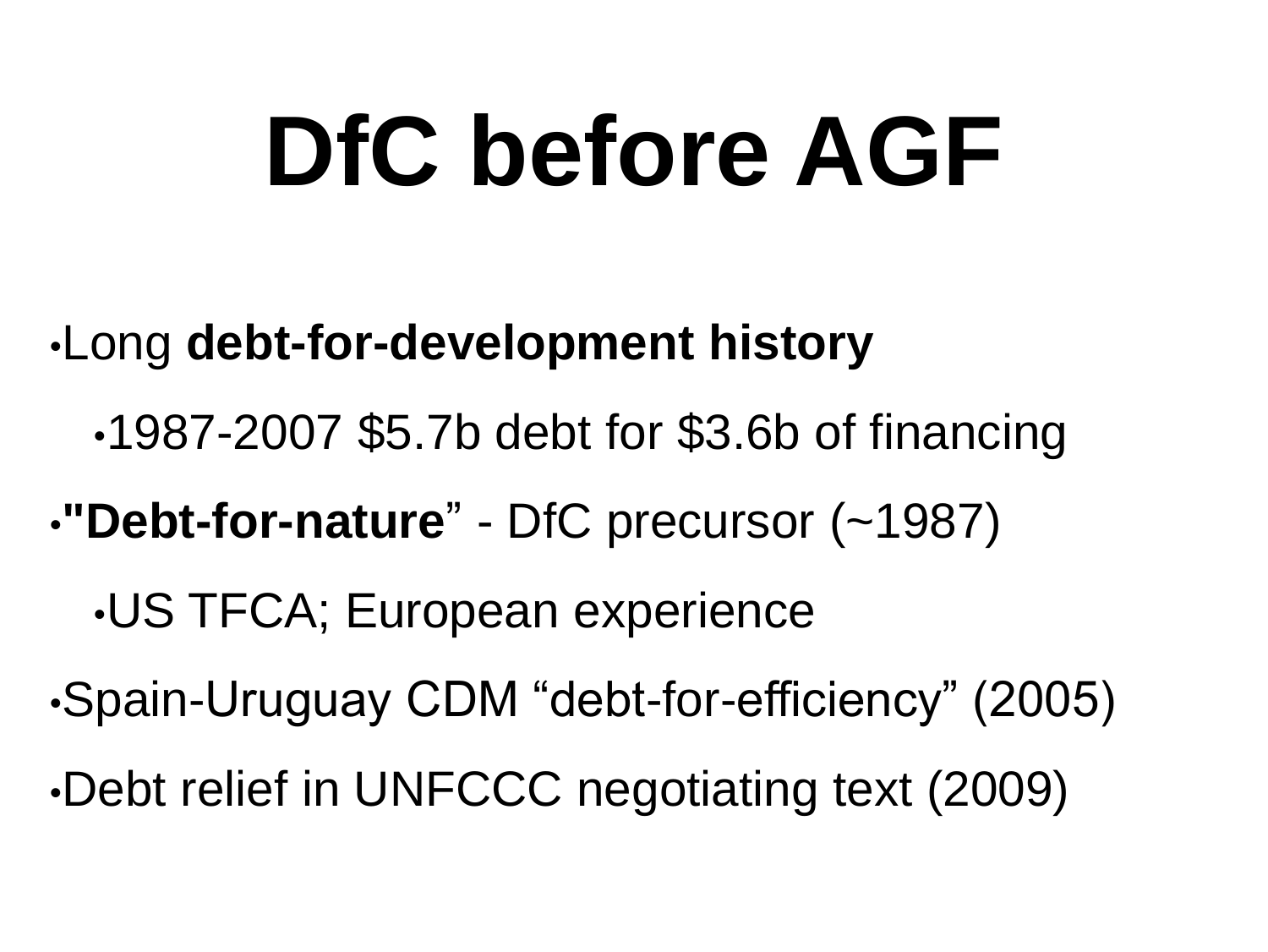### **DfC after AGF**

- •DfC in **Fast Start Finance** submissions (2010-12)
	- •US and Italy; adaptation, REDD+ in Asia/Americas

•**Commonwealth Secretariat** active on DfC since 2009

- •Joint CommSec-OIF study (2009)
- •Multilateral DfC proposals in 2013 and 2015
- •Submission to SIDS conference (2014)
- •NGO advocacy (eg TNC, IIED) + transactions (2011-now)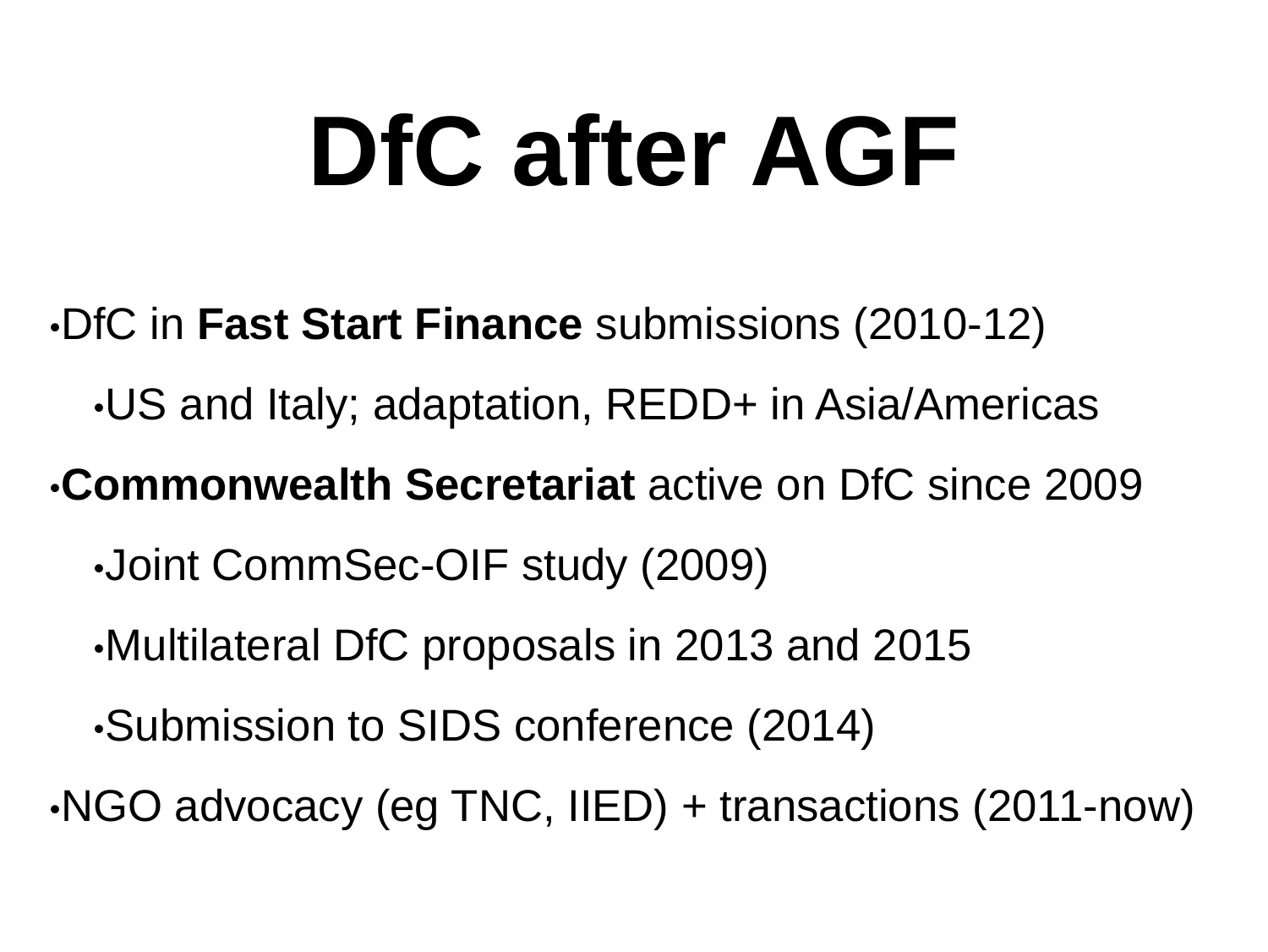# **DfC opportunities**

•"Double dividend"

- •1. Reduce debt burden
- •2. Divert debt repayment to local projects
- •~30years of creditor & debtor **experience**
- •**Institutions** for long-term flows well tested
- •**Politically expedient** (no "additional" resources)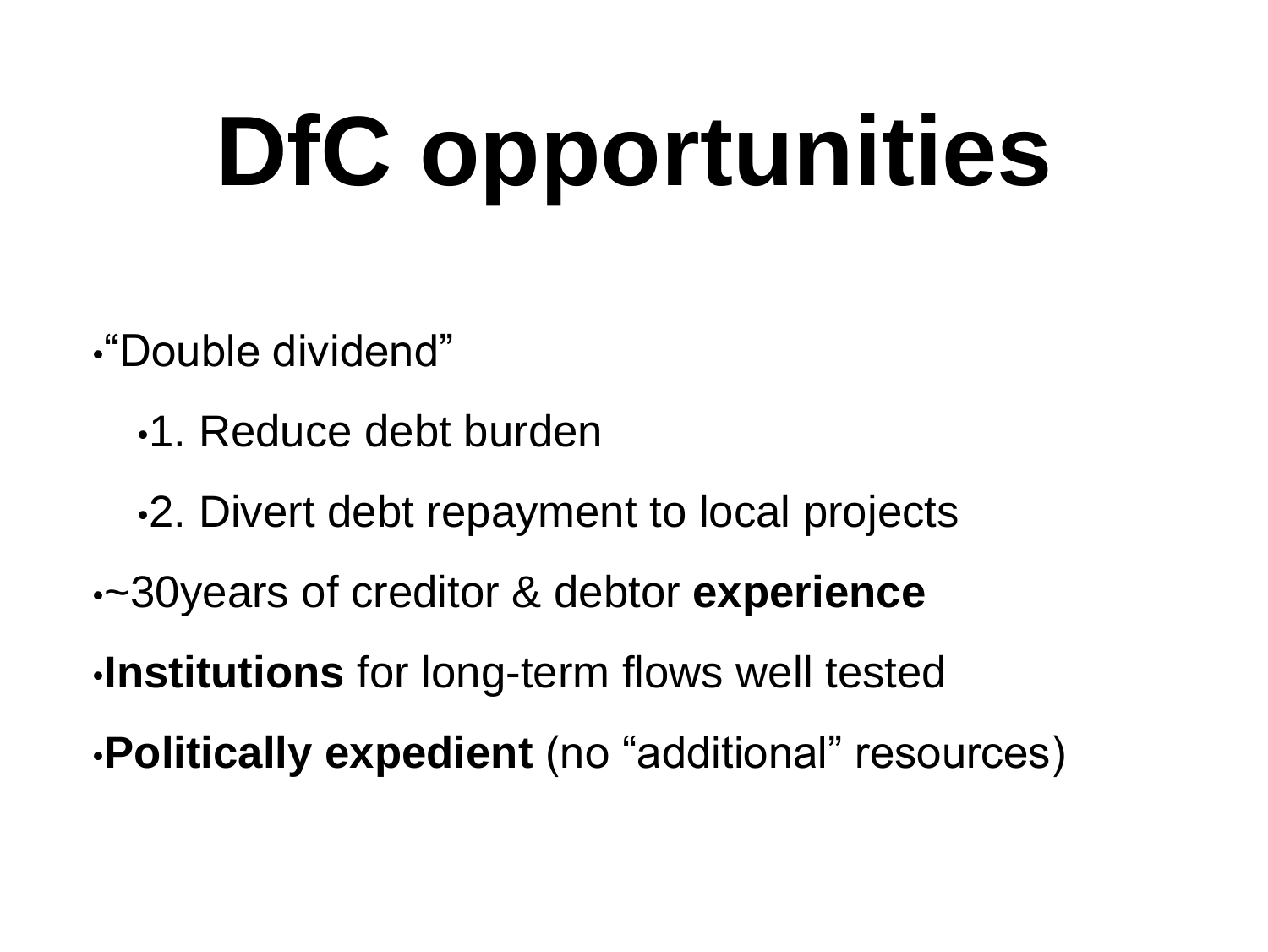## **DfC challenges**

- •**Fishing in the same pond:** Competing priorities for
- debt conversion
- •**Slow + contextual:** individual transactions, no
- standard haircut
- •**Moral hazard:** May incentivize debt taking
- •**Interaction with broader debt relief initiatives**: eg
- 2005 G8 Multilateral Debt Relief Initiative (MDRI)
- •**Appropriation policies** may moot political benefits